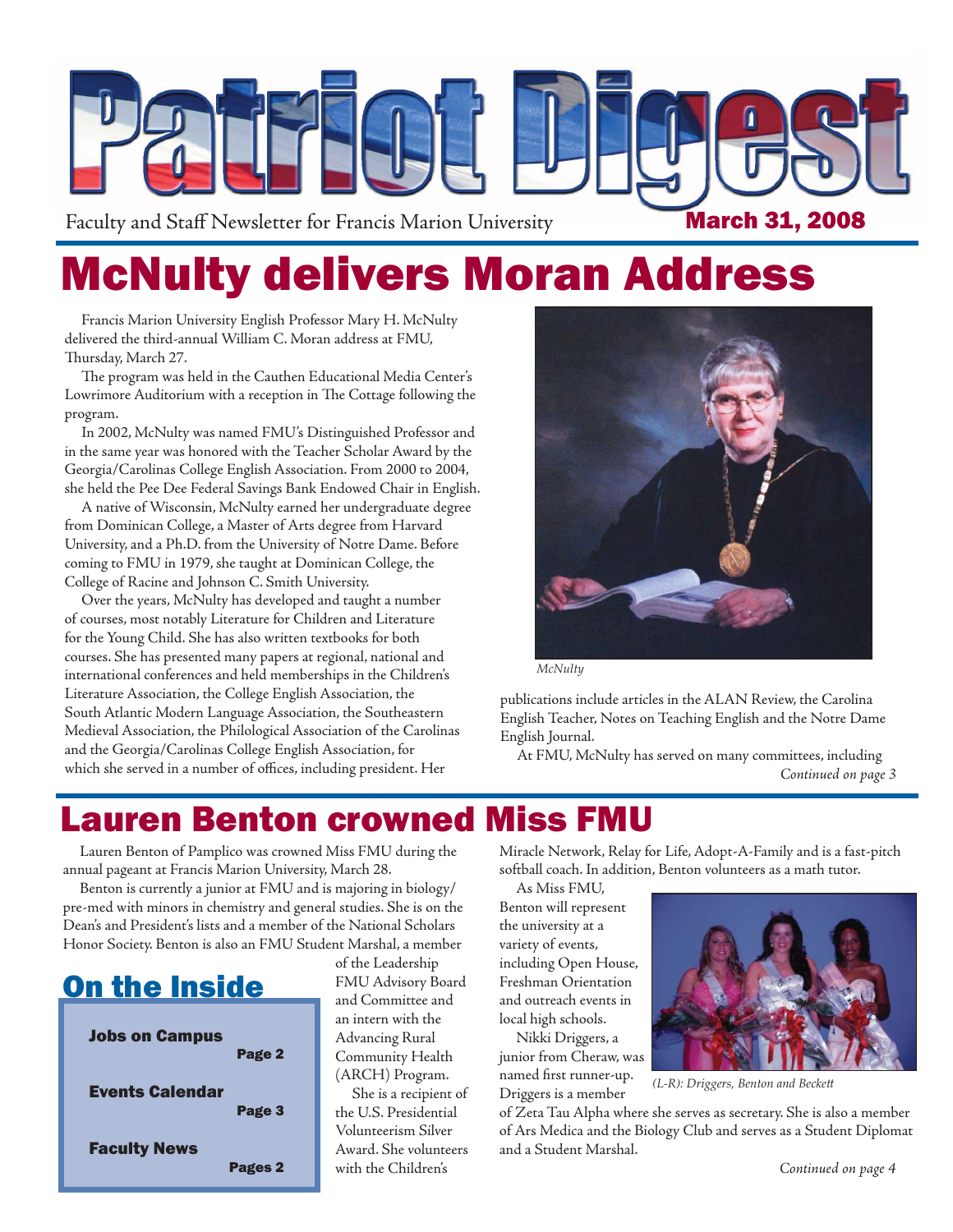

### Faculty and staff news...

Associate Professor of Accounting **Brad Johnson**'s paper titled "United States District Court Applied Judicial Estoppel, Sua Sponte, Allowing MUSC to Avoid Allegations that the State of South Carolina "Dumped" Baby Judith, Thereby Violating EMTALA and 14th Amendment Due Process," has been accepted for publication in The Business Review, Cambridge and will appear in the Vol. 9, Num. 2, Summer 2008 issue.

Assistant Professor of English **Jacqueline**  Jones gave a paper titled "So The Girl Marries: Myth, Mystery, and the DuBois Cullen Wedding" at the Harlem Renaissance Revisited Conference at the University of

Connecticut, Storrs held March 27 - 29. She will also present a paper titled "Pondering the Strange Meaning of Being Black" at the Theorizing Blackness conference to be held at the Graduate Center, City University of New York on April 4 in New York City. Her book, *Unmasking the New Negro: Harold Jackman and the Harlem Renaissance,* is being considered for publication by a university press.

Associate History Professor **Scott Kaufman** has been invited to attend the National Security Seminar (NSS) which takes place the first full week of June.

Chemistry student Larnelle Peterson's article titled "Synthesis and crystal structures of some inorganic-organic hybrids containing fluorosacharinate" was presented at the S.C. Academy of Science Annual Meeting on March 20 at Clemson University. The article was selected for recognition as Outstanding Undergraduate Research. Chemistry Professor **LeRoy "Pete" Peterson** is Peterson's research mentor. The Outstanding Undergraduate Research Award is sponsored by the Academy and the Charleston, Clemson, and Charlotte Chapters of Sigma Xi, the Scientific Research Society, which recognizes one undergraduate student per topical session for the award.

## FMU offers health screenings on-site

On April 22, FMU employees and retirees whose primary insurance coverage is either the SHP Standard Plan, the SHP Savings Plan, BlueChoice HealthPlan, or CIGNA will have the opportunity to receive a preventive health screening at the Student Health Center in the McLeod building adjacent to campus. This screening, a \$200 value, will be available for just a \$15 co-payment. Insurance pays the rest.

Within two weeks of the screening, participants will receive their personal health profile, highlighting any values outside the normal range.

The report can be sent to the participant's physician or taken to the doctor at their next visit, which could result in financial savings.

An educational brochure is available online at www.eip. sc.gov (click on Prevention Partners) or through the FMU Human Resources office if you are interested in a more detailed description of the screening components.

For more information or to register, contact Rebecca Culbertson, coordinator of benefits, at ext. 1143 or email her at rculbertson@fmarion.edu.

## Jobs on Campus

#### 3-28-08

**Instructor/Assistant Professor of** English **C** Assistant Professor of English **C** Assistant Professor of Chemistry **C** Assistant Director of the Donald E. Kelley Small Business Institute **C** Lead Teacher **C** Lead Teacher-Certified in Early Childhood Education **C** Police Officer **C** Part-time Teaching Assistant/ Floater **C** Part-time/Temporary Substitute Teaching Assistants **PC** Part-time/Temporary Teaching Assistant **Programmer Assistant Professor of** Computer Science

*Visit Human Resources in SAB, Rm 105 or call ext. 1140.*

### Library adds new resources

Three premier digital research and teaching collections have been licensed and added to the library's web page through PASCAL (Partnership Among South Carolina Academic Libraries). The library now has CINAHL Plus with Full Text which is the world's most comprehensive nursing and allied health database, and the Proquest "Nursing and Allied Health Source," which provides users with reliable healthcare information including nursing, allied health and alternative and complementary medicine, among other subjects. In addition, users can connect with the Ovid Nursing Collection II: Lippincott Premier Nursing Journals, which is also known as the Lippincott Williams and Wilkins (LWW) nursing titles. As many as 1200 total nursing and allied health journals are included in these collections, approximately 800 of which have unique content. Also

included are several hundred electronic books and reports.

Patrons are encouraged to review these databases on the Library's web page under Journal Articles and Databases.

In addition to the nursing databases, other Gale products have been made accessible through DISCUS – South Carolina's Virtual Library which is sponsored by the State Library. They include: Opposing Viewpoints Resource Center; Science Resource Center; History Resource Center: World; LitFinder; Educator's Reference Complete; Book Review Index Online Plus; Small Business Resource Center; and Nursing Resource Center.

Persons interested in learning more about the databases and other library resources may visit the Library's web page or request personalized training. Just call the Reference Desk ext. 1310 for more information or assistance.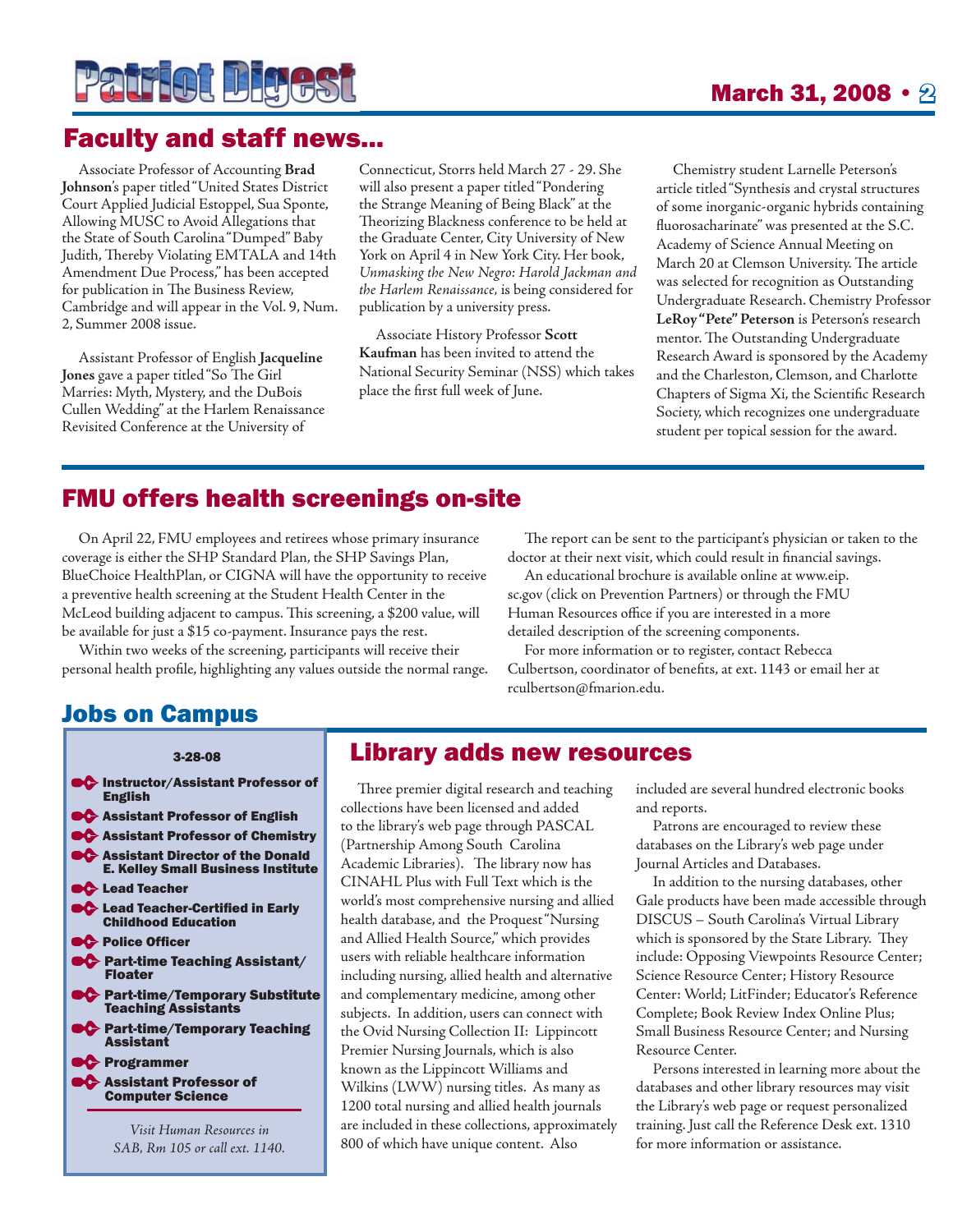

## FMU to hold Spring 2008 Job Fair Expo, April 9

Francis Marion University's Office of Career Development will hold its Spring 2008 Job Fair Expo on Wednesday, April 9, from 12 to 3 p.m. in the Smith University Center commons.

Local, state and regional business and industry representatives have been invited to participate by setting up information booths at the fair.

The fair will offer employment information and opportunities for FMU students who are seeking internships and part-time and summer employment, as well as career networking opportunities and employment information for FMU seniors and alumni who are seeking full-time employment. All FMU students and alumni are invited to meet employers, make contacts and apply for available positions.

In addition, the Office of Career Development and the School of Business sponsored several programs throughout March to prepare students for the expo including mock interviews and planning for professional life.

Employers will register throughout the month of March, so students should check the list often for updates. A list of registered employers and the available positions in their organizations is available at www. fmarion.edu/students/upcoming\_events.

For more information, call the FMU Career Development Office at ext. 1676.

## FMU to feature 2007-08 Film Series, April 1

The Francis Marion University Cinema 2007-08 Film Series will feature Florian Henckel von Donnersmarck's "The Lives of Others" on April 1.

The film may be viewed at 3:30 and 8 p.m. in the Cauthen Educational Media Center's Lowrimore Auditorium. Admission is free and open to the public.

This thriller involves the monitoring of the cultural scene of East

Berlin by agents of the Stasi, the German Democratic Republic's secret police.

In East Germany in 1984, Stasi Hauptmann Gerd Wiesler, a keenly idealistic supporter of the socialist regime, is shown interrogating a prisoner who is suspected to know who helped another person defect to the West. In the film, this is juxtaposed with his playing a recording of the interrogation while lecturing a class on Stasi methods.

planetarium, located on the second floor of the Cauthen Educational Media Center, will open its doors at 2:30 p.m., and no admittance will be

allowed once viewing begins.

#### Dooley Planetarium to present program, April 13

The Dooley Planetarium on the campus of Francis Marion University will present a program titled "Universe of Dr. Einstein," Sunday, April 13. The program will begin at 3 p.m. and admission is free. The

Events Calendar April

| <b>Cinema Film Series</b><br>Florian Henckel von Donnersmarck<br>"The Lives of Others"<br>3:30 & 8 p.m. CEMC Auditorium          | April 1                |
|----------------------------------------------------------------------------------------------------------------------------------|------------------------|
| Artist Series & English Dept. April 4<br><b>William Shakespeare</b><br>"Twelfth Night"                                           | <b>MSB</b>             |
| <b>Art Gallery Series</b><br><b>Artist Lecture by Robert Lyon</b><br>Sculpture Studio Room 117<br>$1:30$ p.m.                    | April 5<br><b>HFAC</b> |
| <b>Art's Alive Festival</b><br>10 a.m. - 6 p.m.                                                                                  | April 5                |
| <b>Open House</b>                                                                                                                | April 5                |
| <b>Hewn Timber Cabins</b><br>10:30 a.m. - 2:30 p.m.                                                                              | April 8                |
| Art Gallery Series April 8-May 3<br>Senior Shows/Visual Arts majors;<br><b>Works by 3D Design Students</b><br>8:30 a.m. - 5 p.m. | <b>HFAC</b>            |
| Art Gallery Series April 8-May 3<br><b>Photography Student Works</b>                                                             | UC                     |
| 8:30 a.m. - 5 p.m.                                                                                                               |                        |

#### McNulty ... *Continued from front*

the Academic Affairs, Tenure and Promotion, Faculty Grievance and Library Committees and the Faculty Senate. She was president of the Friends of the Florence County Library for four years, and she has been a Humanities Scholar for the "Let's Talk About It" series in the South Carolina public libraries. She has also made presentations to schools within the Florence area.

McNulty and her husband, Owen, have a daughter, Rebecca, and a son, Thomas, who is an FMU alum. McNulty retires in June after 29 years on the faculty of FMU.

McNulty's address will honor William C. Moran, who from 1978 to 1992 was FMU's vice president of academic affairs and for eight years thereafter president of Lander University.

#### Best elected to lead FMU faculty

D. Keith Best, professor of theatre arts, was recently elected chairman of the general faculty at Francis Marion University. He replaces professor of English Kenneth M. Autrey, who has served as faculty chair since 2004.

"I am honored to serve in this capacity, and I hope to live up to the standards of the previous chairs," Best said.

Elections for vice chairman and secretary of the Faculty Senate will be held in April. Those two persons will also serve in the same positions for the general faculty. The chairman, vice chairman and secretary will begin their

one-year terms July 1.

A professor of theatre arts, Best received the Shared Governance Award in 2005 for his commitment to the principles of shared governance between the faculty, administration and the board of trustees.

He is a resident of Florence and has been a member of the FMU faculty since 1993. A native of Valdosta, Ga., he earned a bachelor's degree in fine arts in theatre at Valdosta State University in 1986 and a Master of Fine Arts from the University of Louisville in 1993.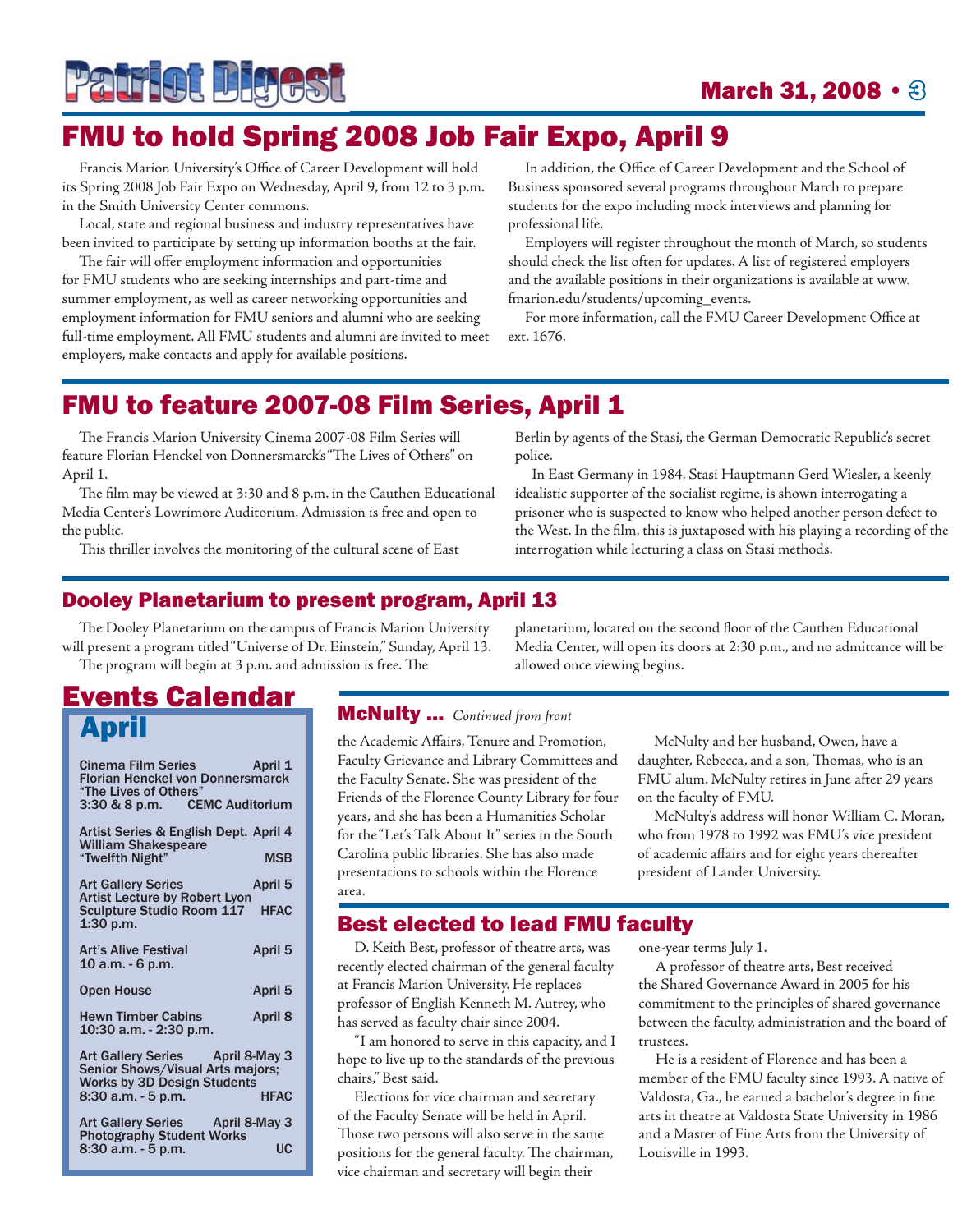

## Nominations sought for Outstanding Staff Service Award

It is time again for Francis Marion University faculty and staff to make nominations for the Outstanding Staff Service Award. The award, established in 1999, honors two permanent, full-time, non-academic employees of Francis Marion University for sustained exceptional service in their jobs. These awards, which carry a \$1,000 cash prize and a plaque, will be presented at the annual staff luncheon, scheduled in July at a date to be announced. The awards recognize the outstanding contributions of employees to the university and community at large.

One award is designated for the university's service areas, including physical plant staff, custodians, groundskeepers and dining services. The second award is designated for academic and administrative support staff. Nominations are encouraged to honor those employees who are truly making a difference for FMU.

Nominations should be submitted no later than May 23, 2008, to the Public and Community Affairs Office, 101 Stokes Administration Building. A nomination form appears in this issue and is available to be submitted electronically from our website at www.fmarion.edu/news/nomination.htm.

Contact Nancy Wright at ext. 1220 for additional information.

## ARCH announces free health screening locations

The Francis Marion University ARCH (Advancing Rural and Community Health) Program will sponsor a series of free health screenings that are open to the public at the following locations:

• Friday, April 4 -- Greater Singletary A.M.E. Church, 1576 Wahee Road, Marion, 1-5 p.m.

• Friday, April 11 -- Word of Life Christian Center, 1300 W. Main St., Bennettsville, 1-5 p.m.

• Friday, April 18 -- Rains-Centenary Early Childhood Center, 3549 S. Hwy. 501, Mullins, 1-5 p.m.

• Friday, April 25 -- The Door of Hope Christian Center, 401 Martin Luther King Blvd., Marion, 1-5 p.m.

The screenings will consist of blood pressure check, fingerstick blood sugar, lab work for cholesterol and kidney function and a health survey. Assistance with completing a Universal Medication Form will also be

provided for all patients who bring their medications.

The ARCH Program was established at FMU to provide a variety of health awareness services in rural communities including health screenings, health awareness seminars and lifestyle education programs. Under the direction of staff physician, Paul DeMarco, students enrolled in programs leading to careers involving health care, mental health, social work, and related fields are involved in providing these services, with emphasis on rural communities in the Pee Dee Region.

The programs and services are provided in community-based venues, including schools, community centers, churches, civic organizations and other appropriate locations.

 For more information about the screening or the ARCH program, contact the ARCH office at 843-661-1846 or email swrchp@fmarion. edu. Visit the ARCH website at www.fmarion.edu/students/arch.

## Art's Alive Festival to showcase South Carolina Dance Theatre, other dancers

The South Carolina Dance Theatre, a leader in dance training, productions and innovative performances, will perform at Francis Marion University's 31st annual Art's Alive festival on April 5.

Festivities will take place from 10 a.m. to 6 p.m.

Under the leadership of Artistic Director Susan Rowe, the South Carolina Dance Theatre group consisting of about 40 dancers from age nine to teenagers will be performing a wide variety of ballet styles as well as tap and jazz in FMU's McNair Auditorium. The group is celebrating its 30th year as the region's only ballet company.

They along with 10 other groups will perform in either the McNair Auditorium or the Outdoor Dance Stage. Other groups include the Performing Arts Academy, The Wanda Project, Coker Repertory Dance Company, Phat Pheet of Williams Middle School, the Tri-City Shag Club, Dancin' on Main, Kelley's Fine Arts, Showbiz Studio & Dance Company, School of Dance Arts and Dance for Joy Dance Studio.

Editor's Note: This article is the third in a series of four to be **released highlighting the Art's Alive Festival.** 

Miss FMU ... *Continued from front* She volunteers at the Florence Area Humane Society and Mercy Medicine. She is majoring in biology with a minor in

## Digest Deadline

The Patriot Digest is published twice monthly and distributed on paydays.

Submit copy to the editor by April 10 for the April 15 edition. Contact the editor, Angela Crosland at acrosland@fmarion.edu or at ext. 1227.

chemistry. Brandi Beckett,

a junior from Florence, was named second runner-up and Miss Congeniality. Beckett is majoring in biology with a

minor in chemistry. She is a member of the Gamma Sigma Sigma National Service Sorority, Ars Medica, House of Royal Fashion Show and New You Fitness Group. She volunteers with numerous organizations including the American Cancer Society, American Heart Association, Pee Dee International Festival, Pecan Festival, Pennies for Babies and the March of Dimes.

The Miss FMU Pageant began in 1971 and is held each year. To be involved in next year's pageant, pick up an application next spring in the Office of Student Affairs located in the Smith University Center, room 205.